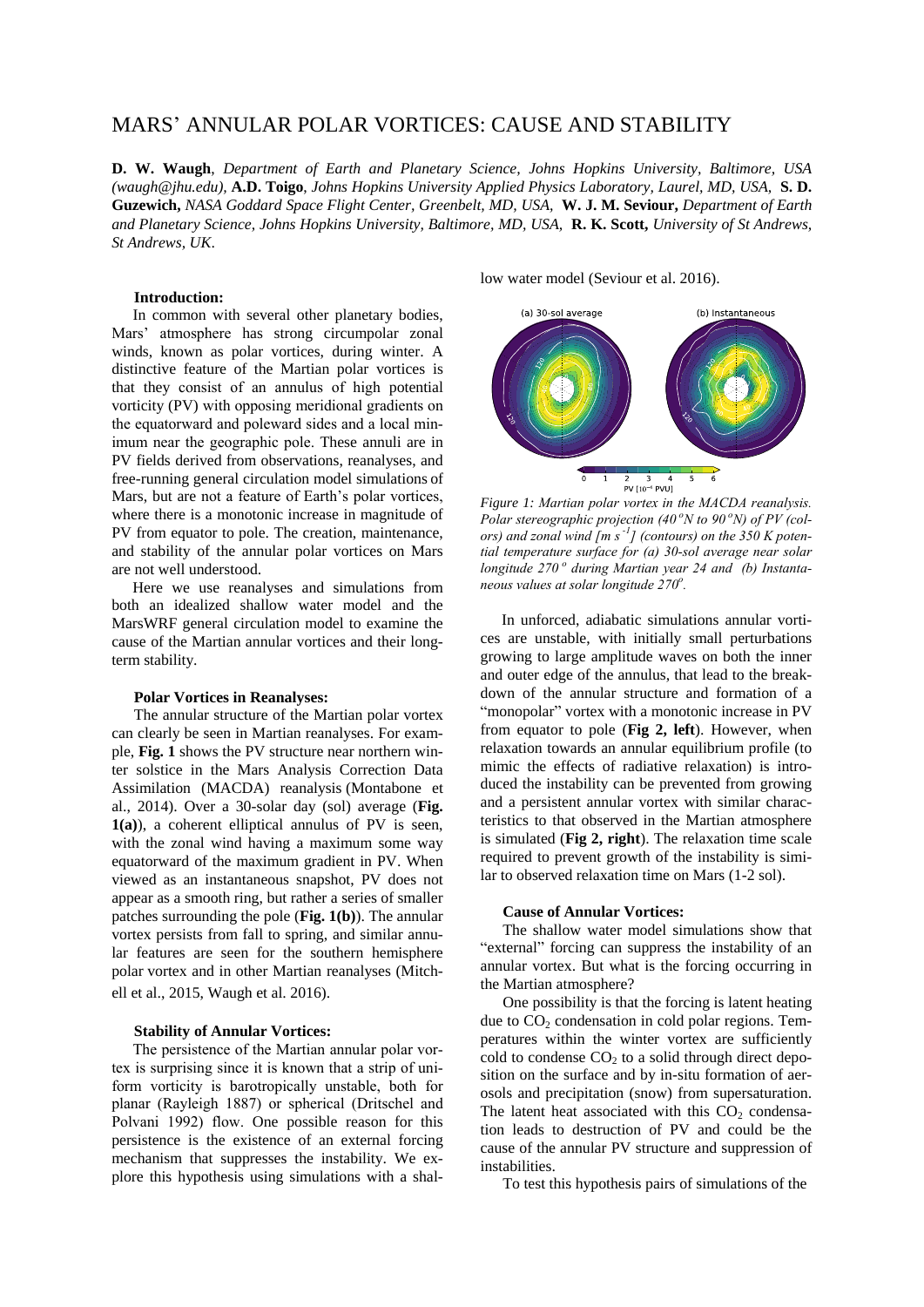MarsWRF general circulation model are performed that differ only in their representation of  $CO_2$  micro-<br>no relax<br> $t_r = 2$  sols



*Figure 2: Polar stereographic projection of PV evolution for shallow water model simulation of annular vortex with (left) no relaxation and (right) relaxation with time scale of 2 sol.*

physics (Toigo et al. 2016): the "standard" simulations employ a parameterization scheme for condensation and sublimation of  $CO<sub>2</sub>$  based on not exceeding saturation, whereas the "no- $CO<sub>2</sub>$ -latent-heating" simulation explicitly disables the  $CO<sub>2</sub>$  microphysics, and no phase changes or exchange of latent heat occurs.

In the standard simulations there is near-zero PV at low and mid-latitudes and an annulus of high PV at high latitudes (**Fig 3, left**), resembling the PV in Martian reanalyses although with a weaker polar minimum. In the no- $CO<sub>2</sub>$ -latent-heating simulation there is still near-zero PV equatorward of the core of the westerly jet and a large increase in PV just within the jet, but there is not a decrease in PV in coldest polar regions (**Fig 3, right**), i.e., there is a "monopolar" vortex if there is no  $CO<sub>2</sub>$  condensation. The occurrence of a monopolar rather than annular vortex when there is no  $CO<sub>2</sub>$  condensation also occurs in the southern hemisphere, in MarsWRF simulations with increased dust loading in which there is a transient warming of the polar region near winter solstice and temperatures are briefly too high to condense  $CO<sub>2</sub>$ , and in simulations where  $CO<sub>2</sub>$  microphysics is suddenly "turned off" at winter solstice when an annular vortex is already present. These MarsWRF simulations provide compelling evidence that the annular structure of Mars' polar vortices is due to latent heat associated with  $CO<sub>2</sub>$  condensation.



*Figure 3: North polar stereographic projection maps of 30-sol average scaled on the θ = 300 K isentropic surface at L<sup>s</sup> ~ 270° (northern winter solstice) from a (left) standard and (right) no-CO2-latent-heating MarsWRF simulations. PV is also shown in black contours. The outer latitude is 45°N and 0° longitude is at the bottom of the maps.*

#### **Conclusions:**

Our analysis indicates that the existence of annular polar vortices in Mars' atmosphere is related to the condensation of the predominant atmospheric gas species  $(CO<sub>2</sub>)$  in polar winter regions. The latent heat associated with  $CO<sub>2</sub>$  condensation leads to destruction of PV in the polar lower atmosphere, inducing the formation of an annular PV structure. Furthermore, the latent heating and short radiative time scales prevent barotropic instabilities from growing and disrupting the annular structure, and the Martian annular vortices can persist throughout winter.

The existence of an annular polar vortex on Mars has possible implications for the transport of gases and aerosols between high and low latitudes. We are currently exploring the sensitivity of transport and mixing of polar and mid-latitude air on the annular structure of polar vortices.

#### **Acknowledgements:**

This research was supported by NASA grants from the Mars Fundamental Research Program (NNX14AG53G).

## **References:**

Dritschel, D. G., Polvani, L. M., The roll-up of vorticity strips on the surface of a sphere. J. Fluid Mech. 234, 47–69 (1992).

Mitchell, L. Montabone, S. Thomson and P. L. Read, Polar vortices on Earth and Mars: A comparative study of the climatology and variability from reanalyses, *Q. J. R. Meteorol. Soc.* , **141**, 550-562, (2014).

Montabone L., et al. The Mars Analysis Correction Data Assimilation (MACDA) Dataset V1.0. *Geosci. Data J.*, doi: 10.1002/gdj3.13 (2014).

Rayleigh, J. W. S., On the stability or instability of certain fluid motions. Proc. London Math. Soc. 11, 57–70 (1887).

Seviour, W. J. M., D. W. Waugh, and R. K. Scott. The stability of Mars' annular polar vortex, in prep (2016).

Toigo, A. D., D. W. Waugh, and S. D. Guzewich. What causes Mars' annular polar vortices? in review  $(2016)$ .